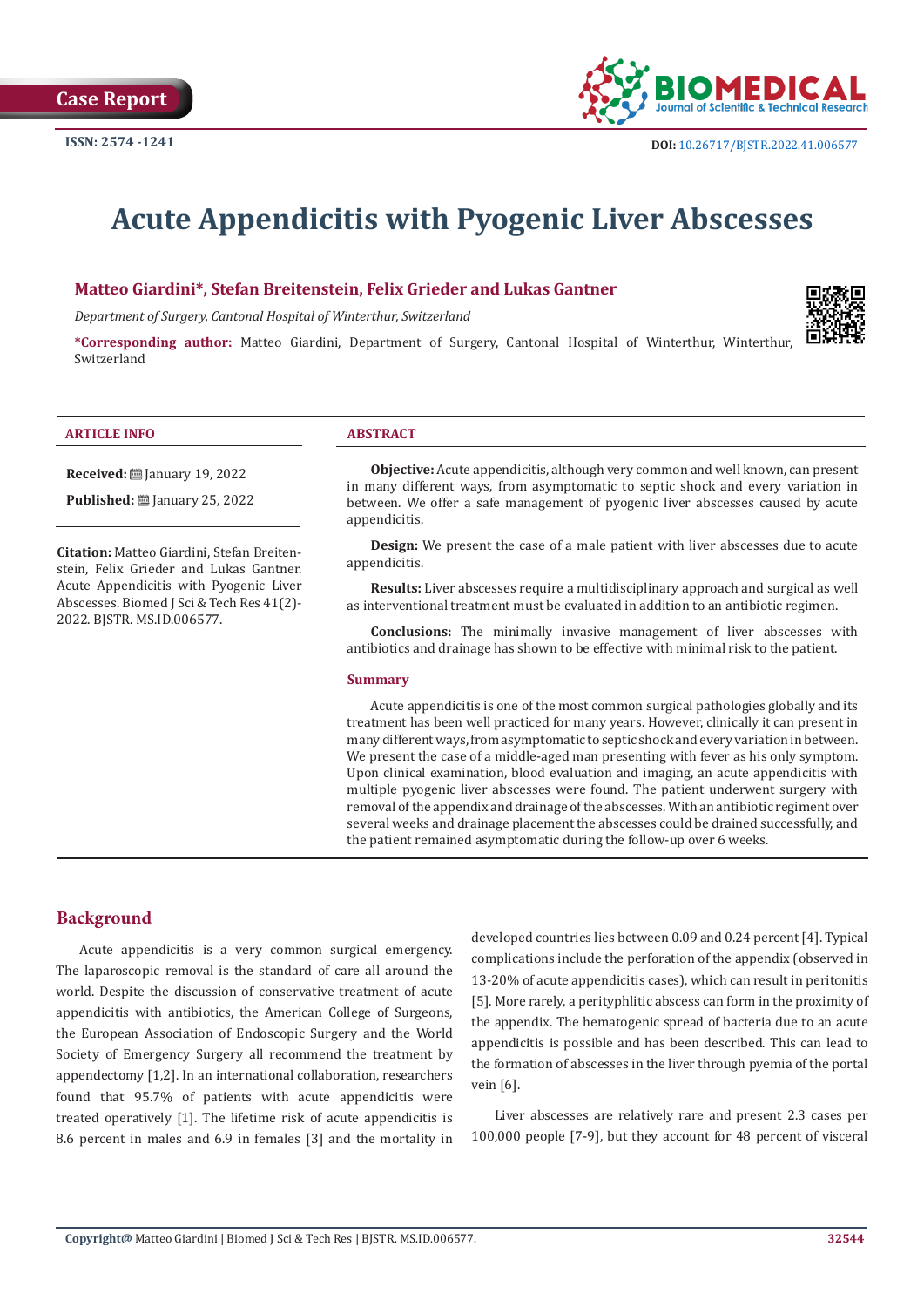abscesses and 13% of intraabdominal abscesses [10]. In half of the cases, an underlying disease of the biliary tract can be identified, and the abscesses are often formed following a pyemia of the portal vein due to bowel leakage and peritonitis [6,7,11]. The most common pathogens are *Streptococci*, especially the *Streptococcus milleri* group (*S. anginosus, S. constellatus, S. intermedius*) [12]. Other pathogens include E. coli, K. pneumoniae and S. aureus [13,14]. The symptoms include fever (90%) and unspecific abdominal complaints (50-75%) (6–8,15). Blood work findings usually include elevated alkaline phosphatase (70-90%), Bilirubin and liver enzymes (50%) [6,7,15].

# **Case Presentation**

A 51-year-old male presented in our emergency department with a 4-day history of fever up to 39.0°C. He did not complain of pain, denied any nausea or diarrhea, and had no urinary symptoms. He had no trouble breathing, no coughing and no throat pain. A Covid-19- PCR-Test was negative. He presented with normal blood pressure, tachycardia with a pulse rate of 126/min, a body temperature of 37.7°C, an oxygen saturation of 97% and a breathing rate of 20 bpm. The patient had no personal history of illnesses, no previous operations and did not take regular medication. A blood sample revealed a leucocyte count of 21.48 G/l with predominantly neutrophil granulocytes (18.85 G/l) and a thrombocytosis of 731 G/l. The Acute-phase proteins were significantly high with a C-reactive protein of 237 mg/l, Procalcitonin of 10.48 ng/ml and Ferritin of 4593 µg/l. He also showed elevated liver enzymes (GOT 97 U/l, GPT 87 U/l) and elevated cholestasis parameters (y-GT 472 U/l, ALP 242 U/l and Bilirubin 47.7 umol/l) upon which we performed a sonography of the abdomen.

The ultrasound scan showed no evidence of cholecystitis or cholezystolithiasis, but multiple liver lesions, which warranted further investigation by computer tomography. The findings of the CT scan corresponded with the ultrasound images and showed multiple liver lesions and a possible appendicitis. The lesions were located in segment VI (6.4 x 7.2 x 6.1 cm) and subcapsular in the segments VII/VIII (11.0 x 12,1 x 7.3 cm) and were suggestive of liver abscesses. The working diagnosis of acute appendicitis with pyogenic liver abscesses was established. The patient was hospitalized. Blood samples with bacterial cultures, serology for parasites (amoeba, echinococcosis) and viruses (HIV, HAV, HBV, HCV) were obtained and the patient underwent surgery. The diagnostic laparoscopy showed an acute appendicitis without perifocal abscess formation. The appendix was removed at the cecal pole using a linear stapling device (Endo-GIA, 45 mm).

Upon inspection and palpation of the liver perforation of the caudal abscess with purulent discharge occured. A microbiotic sample was obtained and a drainage was placed in the abscess cavity, which quickly collected 300ml of pus. The cranial (subdiaphragmal) liver abscess was left untouched for later interventional drainageplacement. The blood culture showed growth of Streptococcus milleri, which coincided with the findings of the intraoperative sample from the abscess. An intravenous antibiotic regiment with Metronidazol and Ceftriaxon was initiated. 7 days after drain removal the antibiotic treatment with Ceftriaxon was changed to Amoxicillin and Probenecid according to the antibiogramm results.

The histology of the appendix showed pyogenic inflammation with no signs for malignancy, further supporting the working diagnosis of acute appendicitis with hematogenous liver abscesses. The serology (viruses and parasites) results all turned out to be negative. Upon interdisciplinary discussion and according to well established treatment practice [16], the cranial abscess was drained percutaneously (25cm, 10 French), which immediately released 135ml of pus. Further bacteriological samples were obtained, which again confirmed Streptococcus milleri. After a few days the drain was removed after complete drainage.During the hospitalization period, the patient remained afebrile and without any symptoms apart from general fatigue. The patient was discharged from hospital after 15 days with an oral antibiotic regiment containing Metronidazol, Amoxicillin and Probenecid.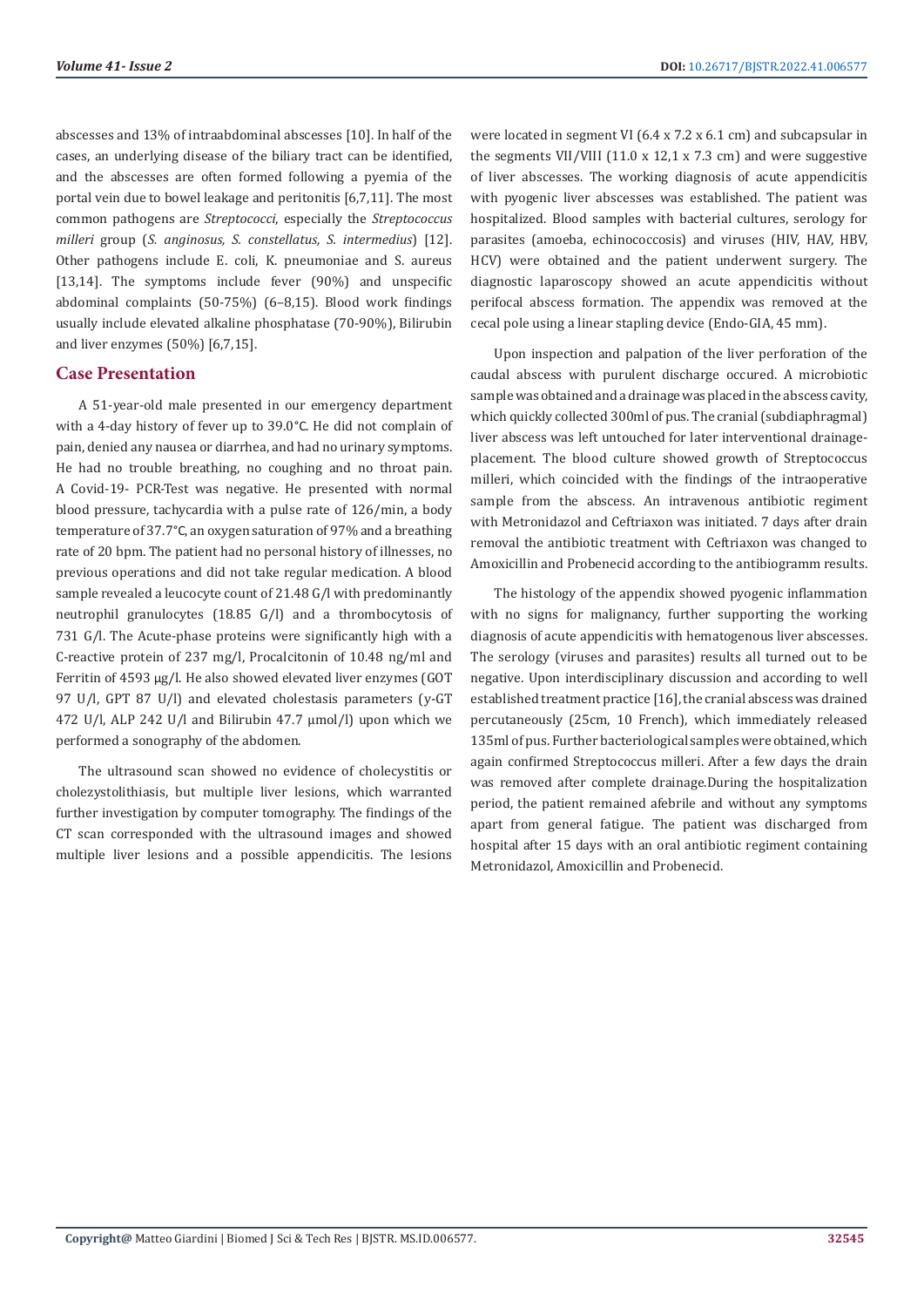# **Investigation Images (Figures 1 & 2)**



**Figure 1:** 6 weeks course with evident size reduction of the liver abscesses.



Figure 2: Intraoperative situs: Top left and right: Spontaneus perforation of the caudal liver abscess with consecutive drainage insertion. Bottom left: Appendix (stapled and resected, apex on the right, basis on the left). Bottom right: View of the subdiaphragmal abscess with adhesions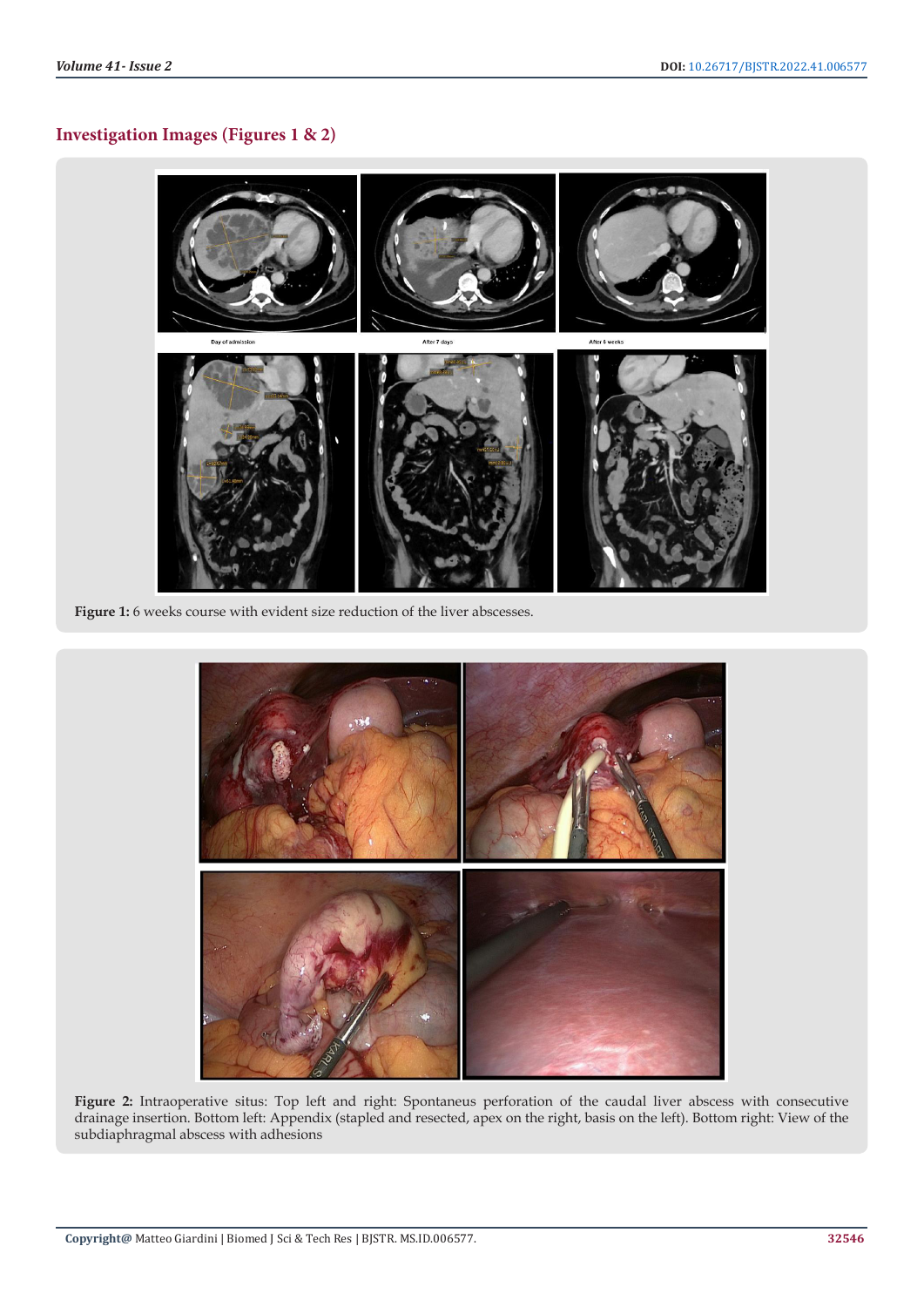# **Treatment**

## **Antibiotic Treatment**

Ceftriaxon i.v. 2g, 17.05-01.06.2020 (total duration 14d). Metronidazol i.v. 1500mg, 17.05-20.05.2020 (total duration 3d). Metronidazol p.o. 500mg, 20.05-08.07.2020 (total duration 49d). Amoxicillin p.o. 3000mg, 20.05-08.07.2020 (total duration 49d). Probenecid p.o. 1000mg, 20.05-08.07.2020 (total duration 49d).

# **Surgical Treatment**

- **1.** 17.05.2020: Laparoscopic appendectomy and drainage of liver abscess (total duration of drainage: 8 days).
- **2.** 20.05.2020: Ultrasound-guided drainage of liver abscess (total duration of drainage: 6 days).

# **Supportive Treatment**

**1.** Respiratory physiotherapy

# **Outcome and Follow-Up**

The patient was seen weekly for follow-up examinations over the course of 6 weeks after discharge. During this period, the patient presented himself once with tachycardia and episodes of sweating in the emergency department. Computer tomography ruled out a pulmonary embolism but showed a thrombus of the medial hepatic vein. Oral anticoagulation with Rivaroxaban 20mg daily was established for a planned total duration of 3 months. The antibiotic treatment was continued until the abscesses could no longer be identified in the CAT scan. The patient remained afebrile and did not show any symptoms, apart from fatigue, during followup. The antibiotic treatment could be discontinued as planned, 7 weeks after initiation.

# **Discussion**

The treatment of pyogenic liver abscesses consists of abscess drainage and antibiotic therapy [17-20]. The therapeutic approach depends on the number and size of liver abscesses. For single, unilocular abscesses smaller than 5cm in diameter, a percutaneous drainage is indicated. This can either be performed through needle aspiration or catheter placement, both bearing similar success rates [17,21-23]. However, needle aspiration has to be repeated in approximately half of the cases [22-24]. In the case of a single, unilocular abscess bigger than 5cm in diameter, a percutaneous drainage with a catheter placement is recommended. With needle

aspiration of these larger abscesses the results show slower abscess drainage, longer time to clinical improvement and more often the need for surgical intervention compared to patients with catheter placement [17]. This management should also be applied to very large abscesses (larger than 10cm in diameter), so called "giant abscesses". With a size of over 10cm in diameter, the risk of complications, including drainage failure and even sepsis leading to death, become significantly higher [8,24,25]. There have been attempts to manage these abscesses surgically, which have shown a lower rate of treatment failure.

However, no change in mortality, duration of clinical manifestation or rate of complications could be identified in the comparison between percutaneous and surgical drainage [26,27]. The therapeutic approach to multiple abscesses should be made by a multidisciplinary team according to the various capabilities and experiences. The successful percutaneous drainage of multiloculated and multiple abscesses has been described [28], which led to a shift in treatment strategy from surgical to an interventional approach. The empiric antibiotic regiment with ceftriaxone and metronidazole is recommended, such that Streptococci, enteric gram-negative bacilli and anaerobes are covered. Alternative regiments should be applied according to local resistances or probable infection pattern. Antibiotic regiments should generally be continued for a total duration of 4-6 weeks, in patients with incomplete drainage the antibiotic application should be intravenously for the whole duration, whereas patients that showed a positive response to drainage can continue the antibiotic therapy orally after 2-4 weeks of parenteral application [21,29,30].

In the case of our patient, the more caudal abscess perforated spontaneously during a laparoscopy. A drainage was inserted, and microbiological samples were taken, which helped identify the responsible pathogen. According to the stated guidelines, we initiated the antibiotic treatment and inserted a percutaneous drainage of the cranial abscess, which was left untouched during surgery. Our case shows the importance of a multidisciplinary approach and shows the efficacy of surgical as well as interventional percutaneous drainage of liver abscesses.

# **Take Home Messages**

- **1.** Acute appendicitis is a medical chameleon: although one of the more common pathologies, it can have very diverse clinical manifestations.
- **2.** The clinical findings and symptoms do not always correlate with the gravity of an illness.
- **3.** Acute appendicitis, even if abdominally asymptomatic, can lead to extensive pyemia and abscess formation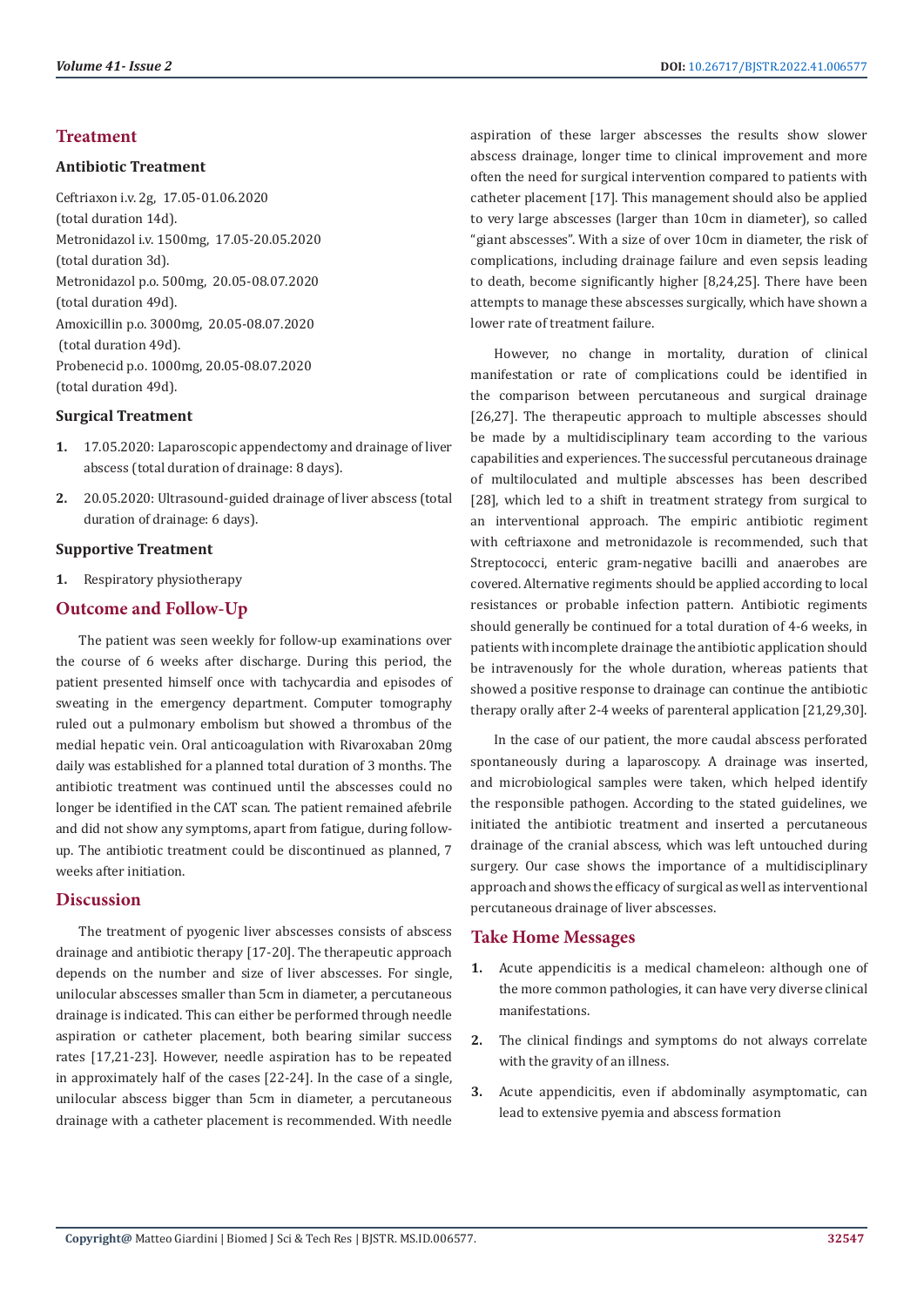**4.** The minimally invasive management of liver abscesses with antibiotics and drainage has shown to be effective with minimal risk to the patient.

# **Patient's Perspective**

The patient came in for follow-up as planned over a period of 6 weeks after discharge and was always compliant with the medical recommendations. He repeatedly stated that he could never have imagined having liver abscesses, especially considering he initially only experienced fever as main symptom. He stated that he was more worried about the drains than about the surgeries.

# **Acknowledgement**

We would like to acknowledge Dr. med. Felix Grieder as he was the primary surgeon in charge of treatment decisions in this case. Additionally, we want to acknowledge Prof. Dr. med. Stefan Breitenstein, PD Dr. med. Filip Grochola and Dr. med. Georgios Peros and thank them for helpful discussions.

# **Conflict of Interest**

No conflict of interest with any institution/organization.

# **References**

- 1. [Sartelli M, Chichom-Mefire A, Labricciosa FM, Hardcastle T, Abu-Zidan](https://www.ncbi.nlm.nih.gov/pubmed/28702076)  [FM, et al. \(2017\) The management of intra-abdominal infections from](https://www.ncbi.nlm.nih.gov/pubmed/28702076)  [a global perspective: 2017 WSES guidelines for management of intra](https://www.ncbi.nlm.nih.gov/pubmed/28702076)[abdominal infections. World J Emerg Surg 12\(1\): 29.](https://www.ncbi.nlm.nih.gov/pubmed/28702076)
- 2. [Gorter RR, Eker HH, Gorter-Stam MAW, Abis GSA, Acharya A, et al. \(2016\)](https://www.ncbi.nlm.nih.gov/pubmed/27660247)  [Diagnosis and management of acute appendicitis. EAES consensus](https://www.ncbi.nlm.nih.gov/pubmed/27660247)  [development conference 2015. Surg Endosc 30\(11\): 4668-4690.](https://www.ncbi.nlm.nih.gov/pubmed/27660247)
- 3. Körner H, Sö[ndenaa K, Söreide JA, Andersen E, Nysted A, et al. \(1997\)](https://www.ncbi.nlm.nih.gov/pubmed/9015177)  [Incidence of acute nonperforated and perforated appendicitis: Age](https://www.ncbi.nlm.nih.gov/pubmed/9015177)[specific and sex-specific analysis. World J Surg 21\(3\): 313-317.](https://www.ncbi.nlm.nih.gov/pubmed/9015177)
- 4. Bhangu A, Sø[reide K, Di Saverio S, Assarsson JH, Drake FT \(2015\) Acute](https://pubmed.ncbi.nlm.nih.gov/26460662/)  [appendicitis: Modern understanding of pathogenesis, diagnosis, and](https://pubmed.ncbi.nlm.nih.gov/26460662/)  [management. Lancet 386\(10000\): 1278-1287.](https://pubmed.ncbi.nlm.nih.gov/26460662/)
- 5. [Andersson RE, Hugander A, Thulin AJG \(1992\) Diagnostic accuracy and](https://pubmed.ncbi.nlm.nih.gov/1348639/)  [perforation rate in appendicitis: Association with age and sex of the](https://pubmed.ncbi.nlm.nih.gov/1348639/)  patient and with appendicectomy rate. Eur J Surgery Acta Chir 158(1): [37-41.](https://pubmed.ncbi.nlm.nih.gov/1348639/)
- 6. [Rahimian J, Wilson T, Oram V, Holzman RS \(2004\) Pyogenic liver abscess:](https://www.ncbi.nlm.nih.gov/pubmed/15578367)  [Recent trends in etiology and mortality. Clin Infect Dis 39\(11\): 1654-](https://www.ncbi.nlm.nih.gov/pubmed/15578367) [1659.](https://www.ncbi.nlm.nih.gov/pubmed/15578367)
- 7. [Huang CJ, Pitt HA, Lipsett PA, Osterman FA, Lillemoe KD, et al. \(1996\)](https://www.ncbi.nlm.nih.gov/pubmed/8651751)  [Pyogenic hepatic abscess: Changing trends over 42 years. Ann Surg](https://www.ncbi.nlm.nih.gov/pubmed/8651751)  [223\(5\): 600-609.](https://www.ncbi.nlm.nih.gov/pubmed/8651751)
- 8. [Mohsen AH, Green ST, Read RC, McKendrick MW \(2002\) Liver abscess in](https://www.ncbi.nlm.nih.gov/pubmed/12454322)  [adults: Ten years experience in a UK centre. QJM - Mon J Assoc Physicians](https://www.ncbi.nlm.nih.gov/pubmed/12454322)  [95\(12\): 797-802.](https://www.ncbi.nlm.nih.gov/pubmed/12454322)
- 9. [Kaplan GG, Gregson DB, Laupland KB \(2004\) Population-based study of](https://www.ncbi.nlm.nih.gov/pubmed/15551257)  [the epidemiology of and the risk factors for pyogenic liver abscess. Clin](https://www.ncbi.nlm.nih.gov/pubmed/15551257)  [Gastroenterol Hepatol 2\(11\): 1032-1038.](https://www.ncbi.nlm.nih.gov/pubmed/15551257)
- 10. [Altemeier WA, Culbertson WR, Fullen WD, Shook CD \(1973\) Intra](https://www.ncbi.nlm.nih.gov/pubmed/4566907)[abdominal abscesses. Am J Surg 125\(1\): 70-79.](https://www.ncbi.nlm.nih.gov/pubmed/4566907)
- 11. [Lam YH, Wong SKH, Lee DWH, Lau JYW, Chan ACW, et al. \(1999\) ERCP](https://www.ncbi.nlm.nih.gov/pubmed/10462653) [and pyogenic liver abscess. Gastrointest Endosc 50\(3\): 340-344.](https://www.ncbi.nlm.nih.gov/pubmed/10462653)
- 12. [Meddings L, Myers RP, Hubbard J, Shaheen AA, Laupland KB, et al. \(2010\)](https://pubmed.ncbi.nlm.nih.gov/19888200/) [A population-based study of pyogenic liver abscesses in the United](https://pubmed.ncbi.nlm.nih.gov/19888200/) [States: incidence, mortality, and temporal trends. Am J Gastroenterol](https://pubmed.ncbi.nlm.nih.gov/19888200/) [105\(1\): 117-124.](https://pubmed.ncbi.nlm.nih.gov/19888200/)
- 13. [Johannsen EC, Sifri CD, Madoff LC \(2000\) Pyogenic liver abscesses. Infect](https://pubmed.ncbi.nlm.nih.gov/10987109/) [Dis Clin North Am 14\(3\): 547-563 vii.](https://pubmed.ncbi.nlm.nih.gov/10987109/)
- 14. [Chen C, Chen PJ, Yang PM, Huang GT, Lai MY, et al. \(1997\) Clinical and](https://pubmed.ncbi.nlm.nih.gov/9399765/) [microbiological features of liver abscess after transarterial embolization](https://pubmed.ncbi.nlm.nih.gov/9399765/) [for hepatocellular carcinoma. Am J Gastroenterol 92\(12\): 2257-2259.](https://pubmed.ncbi.nlm.nih.gov/9399765/)
- 15. [Rubin RH, Swartz MN, Malt R \(1974\) Hepatic abscess: changes in clinical,](https://pubmed.ncbi.nlm.nih.gov/4372883/) [bacteriologic and therapeutic aspects. Am J Med 57\(4\): 601-610.](https://pubmed.ncbi.nlm.nih.gov/4372883/)
- 16. [J Tazawa, Y Sakai, S Maekawa, Y Ishida, M Maeda, et al. \(1997\) Solitary](https://pubmed.ncbi.nlm.nih.gov/9040204/) [and multiple pyogenic liver abscesses: Characteristics of the patients](https://pubmed.ncbi.nlm.nih.gov/9040204/) [and efficacy of percutaneous drainage. Amer J Gastroenterol 92: 271-](https://pubmed.ncbi.nlm.nih.gov/9040204/) [274.](https://pubmed.ncbi.nlm.nih.gov/9040204/)
- 17. [Cai Y, Xiong X, Lu J, Cheng Y, Yang C, et al. \(2015\) Percutaneous needle](https://pubmed.ncbi.nlm.nih.gov/25209740/) [aspiration versus catheter drainage in the management of liver abscess :](https://pubmed.ncbi.nlm.nih.gov/25209740/) [a systematic review and meta-analysis, pp. 195-201.](https://pubmed.ncbi.nlm.nih.gov/25209740/)
- 18. [Malik AA \(2010\) Pyogenic liver abscess: Changing patterns in approach.](https://www.ncbi.nlm.nih.gov/pmc/articles/PMC3014521/) [World J Gastrointest Surg 2\(12\): 395-401.](https://www.ncbi.nlm.nih.gov/pmc/articles/PMC3014521/)
- 19. [Mazuski JE, Tessier JM, May AK, Sawyer RG, Nadler EP, et al. \(2017\)](https://pubmed.ncbi.nlm.nih.gov/28085573/) [The surgical infection society revised guidelines on the management of](https://pubmed.ncbi.nlm.nih.gov/28085573/) [intra-abdominal infection. Surg Infect \(Larchmt\) 18\(1\): 1-76](https://pubmed.ncbi.nlm.nih.gov/28085573/)
- 20. Lardiè[re-Deguelte S, Ragot E, Amroun K, Piardi T, Dokmak S, et al. \(2015\)](https://pubmed.ncbi.nlm.nih.gov/25770745/) [Hepatic abscess: Diagnosis and management. J Visc Surg 152\(4\): 231-](https://pubmed.ncbi.nlm.nih.gov/25770745/) [243.](https://pubmed.ncbi.nlm.nih.gov/25770745/)
- 21. [Zerem E, Omerovic S, Kunosic S \(2014\) Sonographically guided](https://www.researchgate.net/publication/263296296_Sonographically_Guided_Percutaneous_Treatment_of_Liver_Abscesses_in_Critically_Ill_Patients) [percutaneous treatment of liver abscesses in critically Ill patients. J Clin](https://www.researchgate.net/publication/263296296_Sonographically_Guided_Percutaneous_Treatment_of_Liver_Abscesses_in_Critically_Ill_Patients) [Ultrasound 42\(9\): 527-533.](https://www.researchgate.net/publication/263296296_Sonographically_Guided_Percutaneous_Treatment_of_Liver_Abscesses_in_Critically_Ill_Patients)
- 22. [Rajak CL, Gupta S, Jain S, Chawla Y, Gulati M, et al. \(1998\) Percutaneous](https://pubmed.ncbi.nlm.nih.gov/9530055/) [treatment of liver abscesses: Needle aspiration versus catheter drainage.](https://pubmed.ncbi.nlm.nih.gov/9530055/) [Am J Roentgenol 170\(4\): 1035-1039.](https://pubmed.ncbi.nlm.nih.gov/9530055/)
- 23. [Ch Yu S, Hg Lo R, Kan PS, Metreweli C \(1997\) Pyogenic liver abscess:](https://pubmed.ncbi.nlm.nih.gov/9413964/) [Treatment with needle aspiration. Clin Radiol 52\(12\): 912-916.](https://pubmed.ncbi.nlm.nih.gov/9413964/)
- 24. [Singh O, Gupta S, Moses S, Jain DK \(2009\) Comparative study of catheter](https://pubmed.ncbi.nlm.nih.gov/19907956/) [drainage and needle aspiration in management of large liver abscesses.](https://pubmed.ncbi.nlm.nih.gov/19907956/) [Indian J Gastroenterol Off J Indian Soc Gastroenterol 28\(3\): 88-92.](https://pubmed.ncbi.nlm.nih.gov/19907956/)
- 25. [Ahmed S, Chia CLK, Junnarkar SP, Woon W, Shelat VG \(2016\) Percutaneous](https://pubmed.ncbi.nlm.nih.gov/26033361/) [drainage for giant pyogenic liver abscess--is it safe and sufficient? Am J](https://pubmed.ncbi.nlm.nih.gov/26033361/) [Surg 211\(1\): 95-101.](https://pubmed.ncbi.nlm.nih.gov/26033361/)
- 26. [Liao WI, Tsai SH, Yu CY, Huang GS, Lin YY, et al. \(2012\) Pyogenic liver](https://pubmed.ncbi.nlm.nih.gov/21330079/) [abscess treated by percutaneous catheter drainage: MDCT measurement](https://pubmed.ncbi.nlm.nih.gov/21330079/) [for treatment outcome. Eur J Radiol 81\(4\): 609-615.](https://pubmed.ncbi.nlm.nih.gov/21330079/)
- 27. [Tan Y, Edin F, Chung AY, Edin F, Chow PK, et al. \(2005\) An Appraisal of](https://pubmed.ncbi.nlm.nih.gov/15729072/) [Surgical and Percutaneous Drainage for Pyogenic Liver Abscesses Larger](https://pubmed.ncbi.nlm.nih.gov/15729072/) [Than 5 cm 241\(3\): 485-490.](https://pubmed.ncbi.nlm.nih.gov/15729072/)
- 28. [Liu CH, Gervais DA, Hahn PF, Arellano RS, Uppot RN, et al. \(2009\)](https://pubmed.ncbi.nlm.nih.gov/19560374/) [Percutaneous hepatic abscess drainage: do multiple abscesses or](https://pubmed.ncbi.nlm.nih.gov/19560374/) [multiloculated abscesses preclude drainage or affect outcome? J Vasc](https://pubmed.ncbi.nlm.nih.gov/19560374/) [Interv Radiol 20\(8\): 1059-1065.](https://pubmed.ncbi.nlm.nih.gov/19560374/)
- 29. [Chen YW, Chen YS, Lee SS, Yen MY, Wann SR, et al. \(2002\) A pilot study](https://pubmed.ncbi.nlm.nih.gov/12380791/) [of oral fleroxacin once daily compared with conventional therapy in](https://pubmed.ncbi.nlm.nih.gov/12380791/) [patients with pyogenic liver abscess. J Microbiol Immunol Infect 35\(3\):](https://pubmed.ncbi.nlm.nih.gov/12380791/) [179-183.](https://pubmed.ncbi.nlm.nih.gov/12380791/)